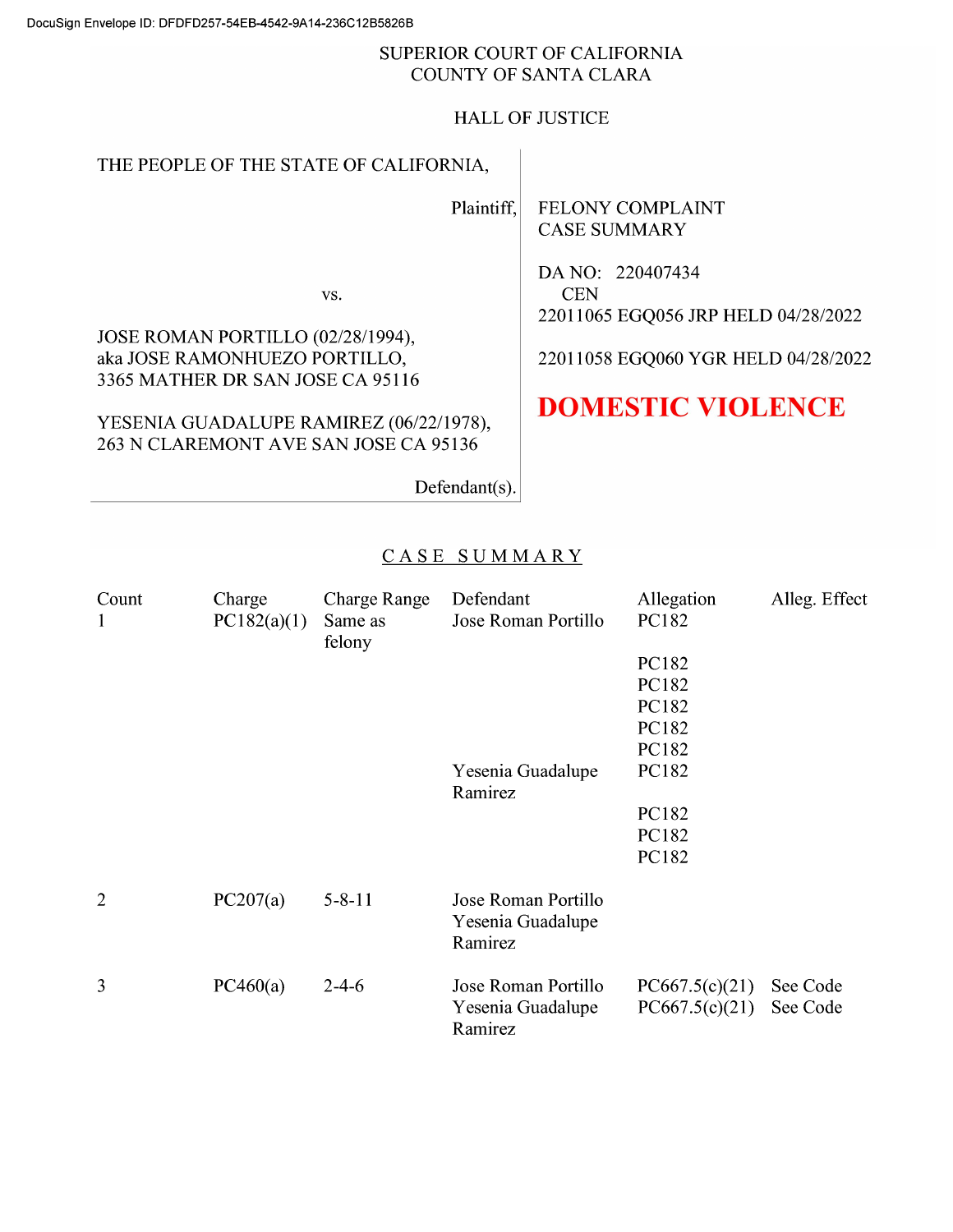## SUPERIOR COURT OF CALIFORNIA COUNTY OF SANTA CLARA HALL OF JUSTICE

THE PEOPLE OF THE STATE OF CALIFORNIA,

Plaintiff,

FELONY COMPLAINT

DA NO: <sup>220407434</sup> CEN <sup>2201</sup> <sup>1065</sup> EGQ056 JRP HELD 04/28/2022

<sup>2201</sup> <sup>1058</sup> EGQO60 YGR HELD 04/28/2022

VS.

JOSE ROMAN PORTILLO (02/28/1994), aka JOSE RAMONHUEZO PORTILLO, <sup>3365</sup> MATHER DR SAN JOSE CA <sup>951</sup> <sup>16</sup>

YESENIA GUADALUPE RAMIREZ (06/22/1978), 263 N CLAREMONT AVE SAN JOSE CA 95136

Defendant(s).

The undersigned is informed and believes that:

# COUNT

On 0r about and between April 1, 2022 and April 25, 2022, in the County 0f Santa Clara, State 0f California, the crime 0f CONSPIRACY TO COMMIT FELONY, in Violation 0f PENAL CODE SECTION 182(a)(1), a Felony, was committed by JOSE ROMAN PORTILLO AND YESENIA GUADALUPE RAMIREZ who did conspire together to commit a crime, a violation of 207 of the Penal Code 0f the State 0f California.

# DOMESTIC VIOLENCE PROTECTIVE ORDER VICTIM IS A MINOR PACE

Filed April 28, 2022 County of Santa Clara Superior Court of CA Clerk of the Court C2204867 By: ZSiciliano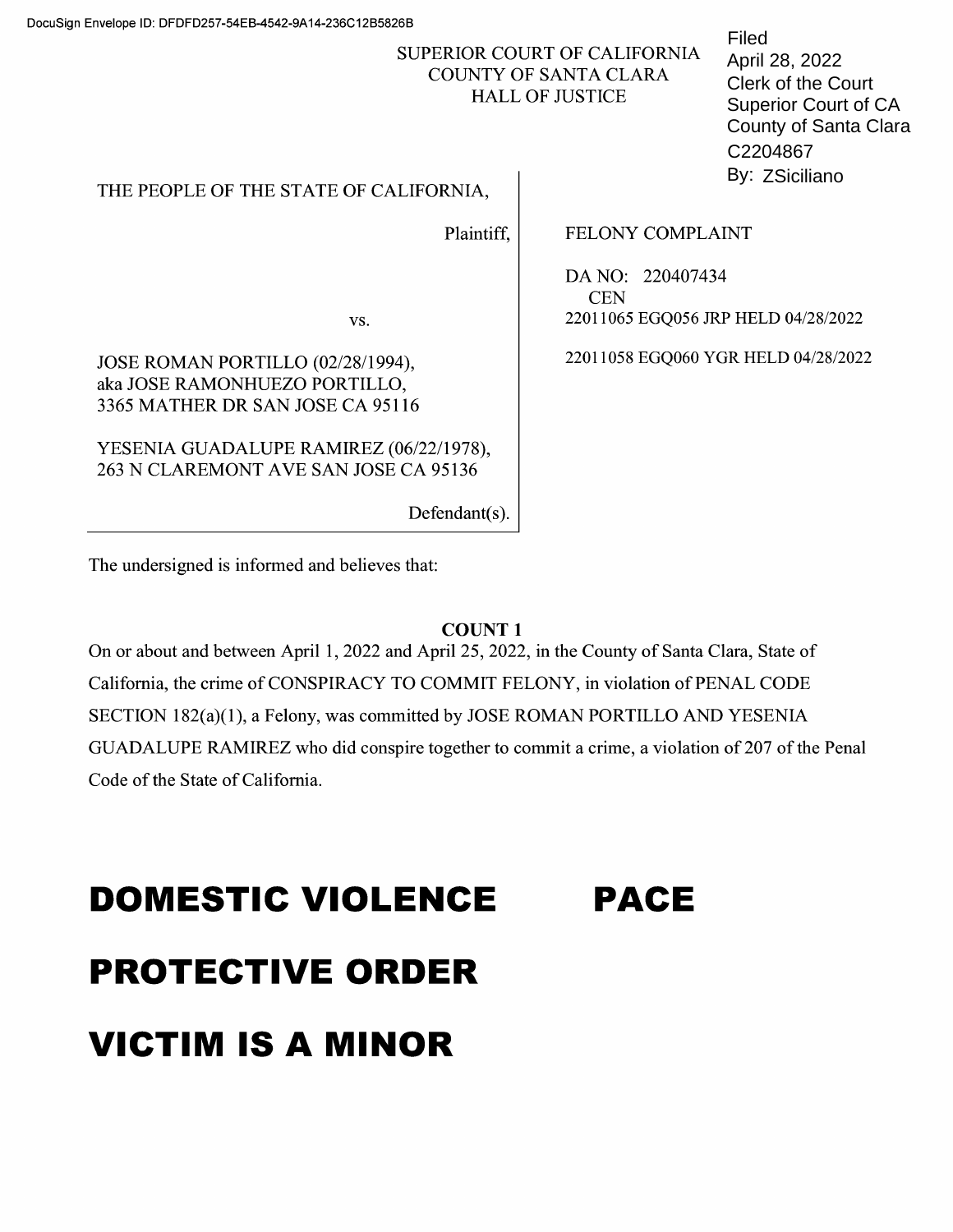#### **OVERT ACT 1**

That thereafter, at and in the County of Santa Clara County, State of California and in the furtherance of the conspiracy and to effect its object, Yesenia Ramirez on or about 4/25/22, was with Brandon Doe prior to kidnap.

#### OVERT ACT 2

That thereafter, at and in the County 0f Santa Clara, State 0f California and in the furtherance 0f the conspiracy and to effect its object, on or about  $4/20/22-4/25/22$ , Defendant Ramirez provided Defendant Portillo a vehicle.

#### **OVERT ACT 3**

That thereafter, at and in the County 0f Santa Clara, State 0f California and in the furtherance 0f the conspiracy and to effect its object, Yesenia Ramirez on or about  $4/1/22-4/25/22$ , obtained a carseat, and provided it to Jose Portillo in the vehicle she provided to him.

#### OVERT ACT

That thereafter, at and in the County of Santa Clara, State of California and in the furtherance of the conspiracy and to effect its object, Jose Portillo on or about  $4/20/22-4/25/22$ , obtained items necessary to care for Victim including diapers and formula.

#### OVERT ACT 5

That thereafter, at and in the County 0f Santa Clara, State 0f California and in the furtherance 0f the conspiracy and to effect its object, Jose Portillo on or about 4/25/22, went to the apartment where Brandon Doe was located.

#### OVERT ACT 6

That thereafter, at and in the County of Santa Clara, State of California and in the furtherance of the conspiracy and to effect its object, Jose Portillo on or about 4/25/22, took Brandon Doe and left the scene.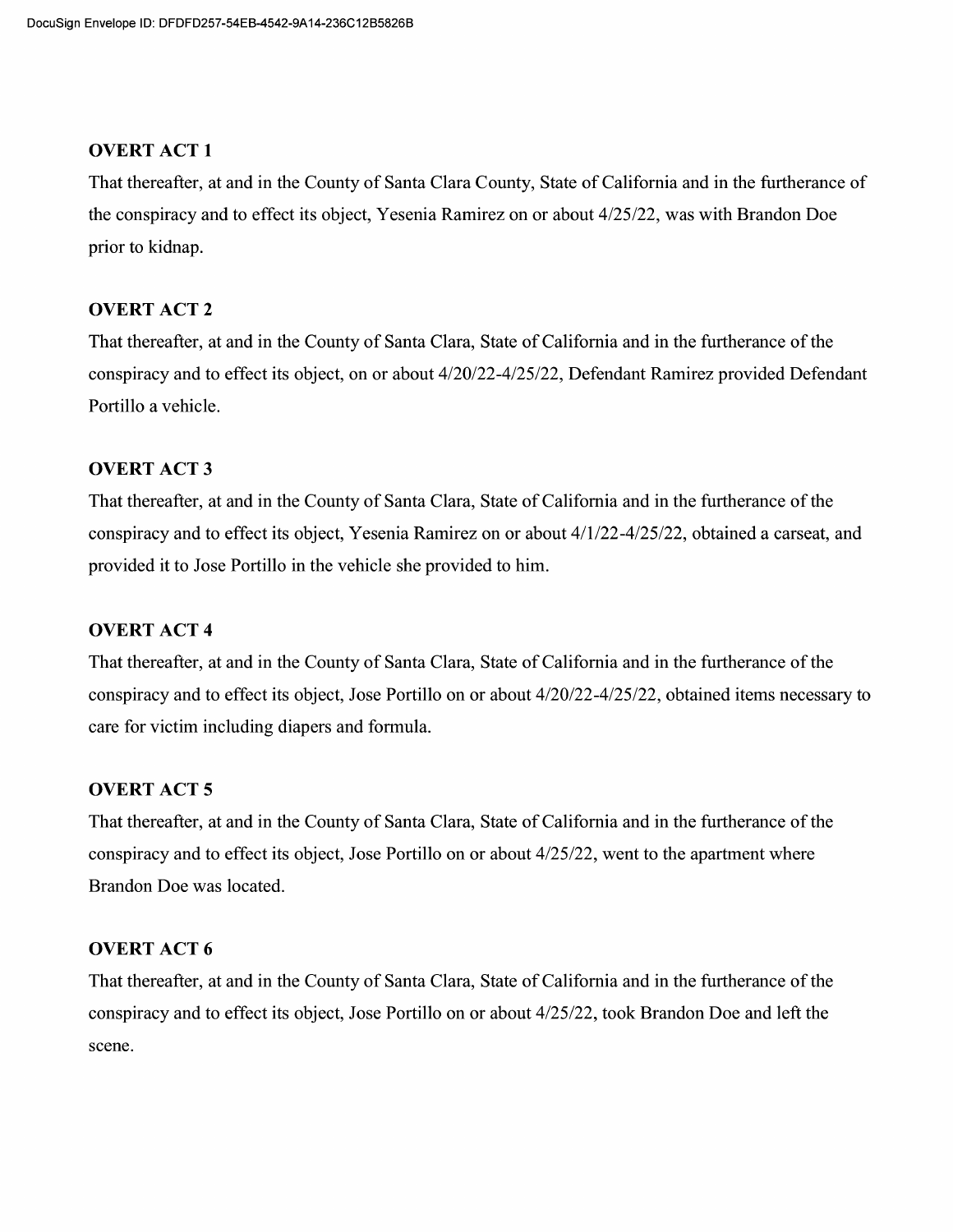#### **OVERT ACT 7**

That thereafter, at and in the County 0f Santa Clara, State 0f California and in the furtherance 0f the conspiracy and to effect its object, Yesenia Ramirez and Jose Portillo on or about  $4/25/22$ , Defendant Portillo took Brandon Doe t0 his home in the vehicle Defendant Ramirez provided him, and kept the vehicle at his home.

#### **OVERT ACT 8**

That thereafter, at and in the County 0f Santa Clara, State 0f California and in the furtherance 0f the conspiracy and to effect its object, Jose Portillo on or about 4/25/22, Defendant Portillo kept Brandon Doe at his home where Brandon Doe was found the day after the kidnapping, on  $4/26/22$ .

#### COUNT<sub>2</sub>

On 0r about April 25, 2022, in the County 0f Santa Clara, State 0f California, the crime 0f KIDNAPPING CHILD UNDER <sup>14</sup>WITHIN COUNTY OR TO ANOTHER COUNTY, STATE, OR COUNTRY, in violation of PENAL CODE SECTION 207(a), a Felony, was committed by JOSE ROMAN PORTILLO AND YESENIA GUADALUPE RAMIREZ who did forcibly, and by any means of instilling fear, steal, take, hold and detain Brandon Doe, a person under the age of fourteen (14), 3 months years 0f age, in Santa Clara County and carried him/her into another part 0f Santa Clara County.

#### COUNT<sub>3</sub>

On 0r about April 25, 2022, in the County 0f Santa Clara, State 0f California, the crime of FIRST DEGREE BURGLARY - ENTERING WITH INTENT TO COMMIT A FELONY, in violation of PENAL CODE SECTION 460(a), a Felony, was committed by JOSE ROMAN PORTILLO AND YESENIA GUADALUPE RAMIREZ who did enter an inhabited dwelling house, located at Apartment at 1020 Elm Street in San Jose, 95126 with the intent to commit (a) felony(ies), kidnapping.

It is further alleged that the defendant(s) is/are ineligible for probation pursuant to Penal Code section 462(a).

A felony conviction of the offense requires that the defendant provide two specimens of blood, a saliva sample, right thumbprints, and a full palm print impression of each hand pursuant to Penal Code section 296(a).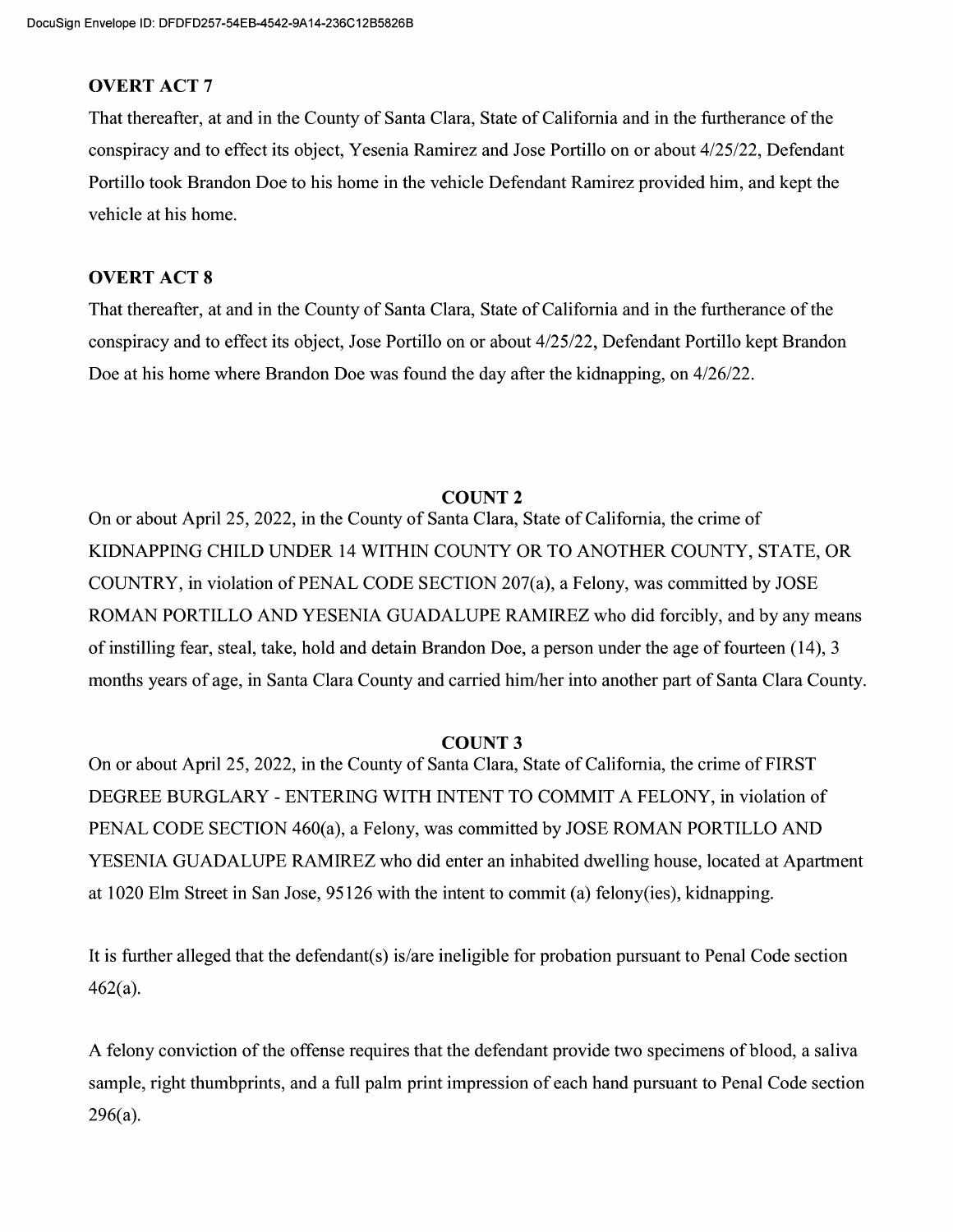(CJIC-OTH, JRS-OTH) As to defendant, JOSE ROMAN PORTILLO, it is further alleged, that a person not an accomplice, namely, Brandon Doe, was present in the residence during the commission 0f the offense charged above, within the meaning of Penal Code section  $667.5(c)(21)$ .

(CJIC-OTH, JRS-OTH) As t0 defendant, YESENIA GUADALUPE RAMIREZ, it is further alleged, that a person not an accomplice, namely, Brandon Doe, was present in the residence during the commission 0f the offense charged above, within the meaning 0f Penal Code section 667.5(c)(21).

Any defendant, including a juvenile, who is convicted of and pleads guilty and no contest to any felony offense, including any attempt to commit the offense, charged in this complaint or information is required to provide buccal swab samples, right thumbprints and a full palm print impression of each hand, and any blood specimens or other biological samples required pursuant to the DNA and Forensic Identification Database and Data Bank Act 0f 1998 and Penal Code section 296, et seq.

Further, attached and incorporated by reference are official reports and documents of a law enforcement agency which the complainant believes establish probable cause for the pretrial restraint 0f defendant JOSE ROMAN PORTILLO, for the above-listed crimes.

Further, attached and incorporated by reference are official reports and documents of a law enforcement agency which the complainant believes establish probable cause for the pretrial restraint of defendant YESENIA GUADALUPE RAMIREZ, for the above-listed crimes.